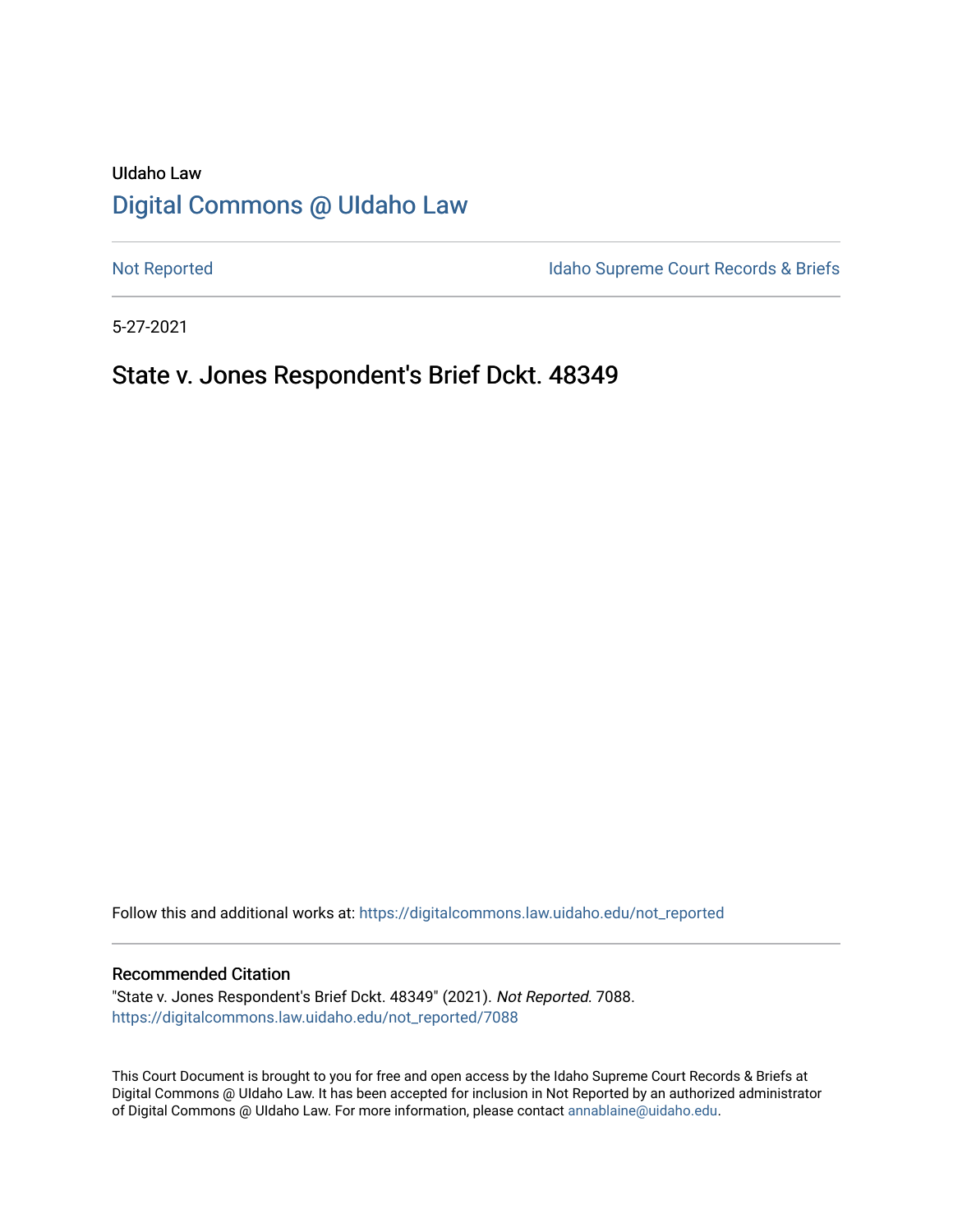Electronically Filed 5/27/2021 10:05 AM Idaho Supreme Court Melanie Gagnepain, Clerk of the Court By: Brad Thies, Deputy Clerk

LAWRENCE G. WASDEN Attorney General State of Idaho

COLLEEN D. ZAHN Deputy Attorney General Chief, Criminal Law Division

KENNETH K. JORGENSEN Deputy Attorney General P.O. Box 83720 Boise, Idaho 83720-0010 (208) 334-4534 Email: ecf@ag.idaho.gov

## IN THE SUPREME COURT OF THE STATE OF IDAHO

| STATE OF IDAHO,       |                                   |
|-----------------------|-----------------------------------|
| Plaintiff-Respondent, | NO. 48349-2020                    |
|                       |                                   |
| V.                    | Ada County Case No. CR01-18-50722 |
|                       |                                   |
| IAN SYLVESTER JONES,  |                                   |
| Defendant-Appellant.  | <b>RESPONDENT'S BRIEF</b>         |
|                       |                                   |
|                       |                                   |

Has Ian Sylvester Jones failed to show that the district court abused its discretion by denying his Rule 35 motion?

## ARGUMENT

### Jones Has Failed To Show That The District Court Abused Its Discretion

## A. Introduction

In October of 2018, authorities conducted a traffic stop on a vehicle driven by Kynoah Hegre, with Ian Sylvester Jones as a passenger. (PSI, p. 6 (citations to electronic file named "Appeal Confidential Exhibits Record 12-31-2020 . . .").) A drug detection K-9 alerted to the odor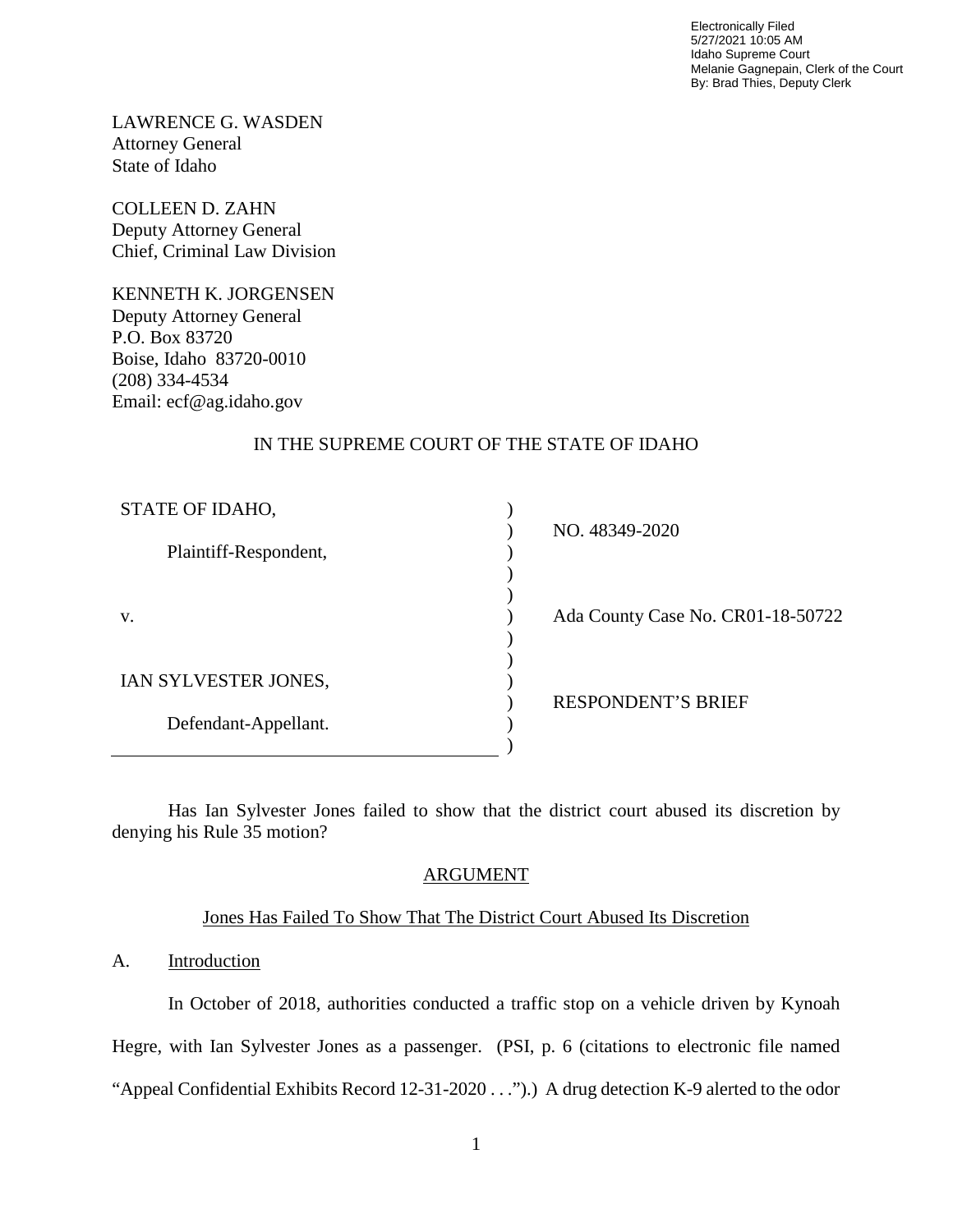of a narcotic in the vehicle, and authorities found a black zipper case containing a large amount of meth, which Jones had been holding in his lap during the traffic stop. (PSI, p. 6.) Jones admitted that the meth and black zipper case belonged to him. (PSI, p. 6.)

Initially, the state charged Jones with one count of trafficking in methamphetamine. (R., pp. 22-23.) Pursuant to a plea agreement, the state amended the charge to possession of a controlled substance with intent to deliver and Jones pled guilty. (R., pp. 25-28.) The district court sentenced him to seven years, with three years determinate and retained jurisdiction. (R., pp. 43-45.) Following a period of retained jurisdiction, the district court placed Jones on probation for a period of five years, beginning in October of 2019. (R., pp. 53-57.)

In February of 2020, the state filed a motion for bench warrant for probation violation, alleging that Jones drove without privileges, failed to provide proof of insurance, used meth in November of 2019, failed to report to his supervising officer on multiple dates, failed to participate in rehabilitation programs, absconded from supervision, and failed to pay fines and restitution as ordered by the district court. (R., pp. 63-83.) Jones admitted violating his probation by absconding. (R., p. 92.) The district court revoked Jones' probation, and executed the underlying sentence of seven years, with three years determinate and credit for 446 days served. (R., pp. 95- 97.) Jones filed a Rule 35 motion, which the district court denied, and then filed a timely appeal. (R., pp. 99, 103-131, 139-140, 145.)

On appeal, Jones argues that he "provided the district court with new and additional information to justify a reduction in his sentence to a rider," and therefore "the district court abused its discretion in denying his Rule 35 motion." (Appellant's brief, pp. 1, 5.) Jones has failed to show that the district court abused its discretion by denying his Rule 35 motion.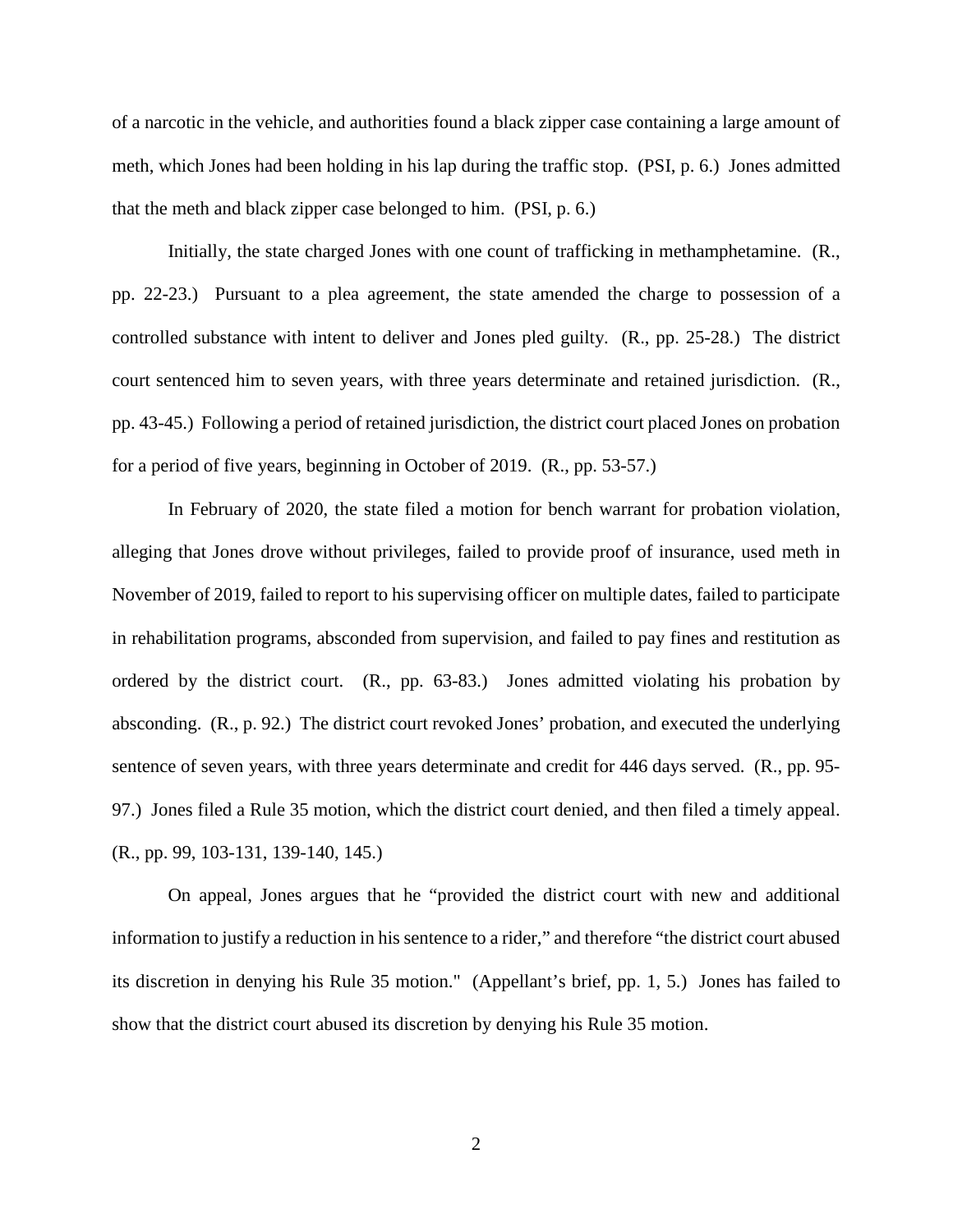### B. Standard Of Review

The decision whether to retain jurisdiction is a matter within the sound discretion of the district court and will not be overturned on appeal absent an abuse of that discretion. State v. Lee, 117 Idaho 203, 205-06, 786 P.2d 594, 596-97 (Ct. App. 1990). The primary purpose of a district court retaining jurisdiction is to enable the court to obtain additional information regarding whether the defendant has sufficient rehabilitative potential and is suitable for probation. State v. Jones, 141 Idaho 673, 677, 115 P.3d 764, 768 (Ct. App. 2005). Probation is the ultimate goal of retained jurisdiction. Id. There can be no abuse of discretion if the district court has sufficient evidence before it to conclude that the defendant is not a suitable candidate for probation. Id.

 "If a sentence is within the statutory limits, a motion for reduction of sentence under Rule 35 is a plea for leniency, and we review the denial of the motion for an abuse of discretion." State v. Huffman, 144 Idaho 201, 203, 159 P.3d 838, 840 (2007). In evaluating whether a lower court abused its discretion, the appellate court conducts a four-part inquiry, which asks "whether the trial court: (1) correctly perceived the issue as one of discretion; (2) acted within the outer boundaries of its discretion; (3) acted consistently with the legal standards applicable to the specific choices available to it; and (4) reached its decision by the exercise of reason." State v. Herrera, 164 Idaho 261, 272, 429 P.3d 149, 160 (2018) (citing Lunneborg v. My Fun Life, 163 Idaho 856, 863, 421 P.3d 187, 194 (2018)).

## C. Jones Has Shown No Abuse Of The District Court's Discretion

The record shows the district court perceived its discretion, employed the correct legal standards to the issue before it, and acted reasonably and within the scope of its discretion.

At the Rule 35 hearing, the district court noted that "this was not [Jones'] first crime. Back in the mid-2000s … [he] participated in the savage beating of another individual that ended up –

3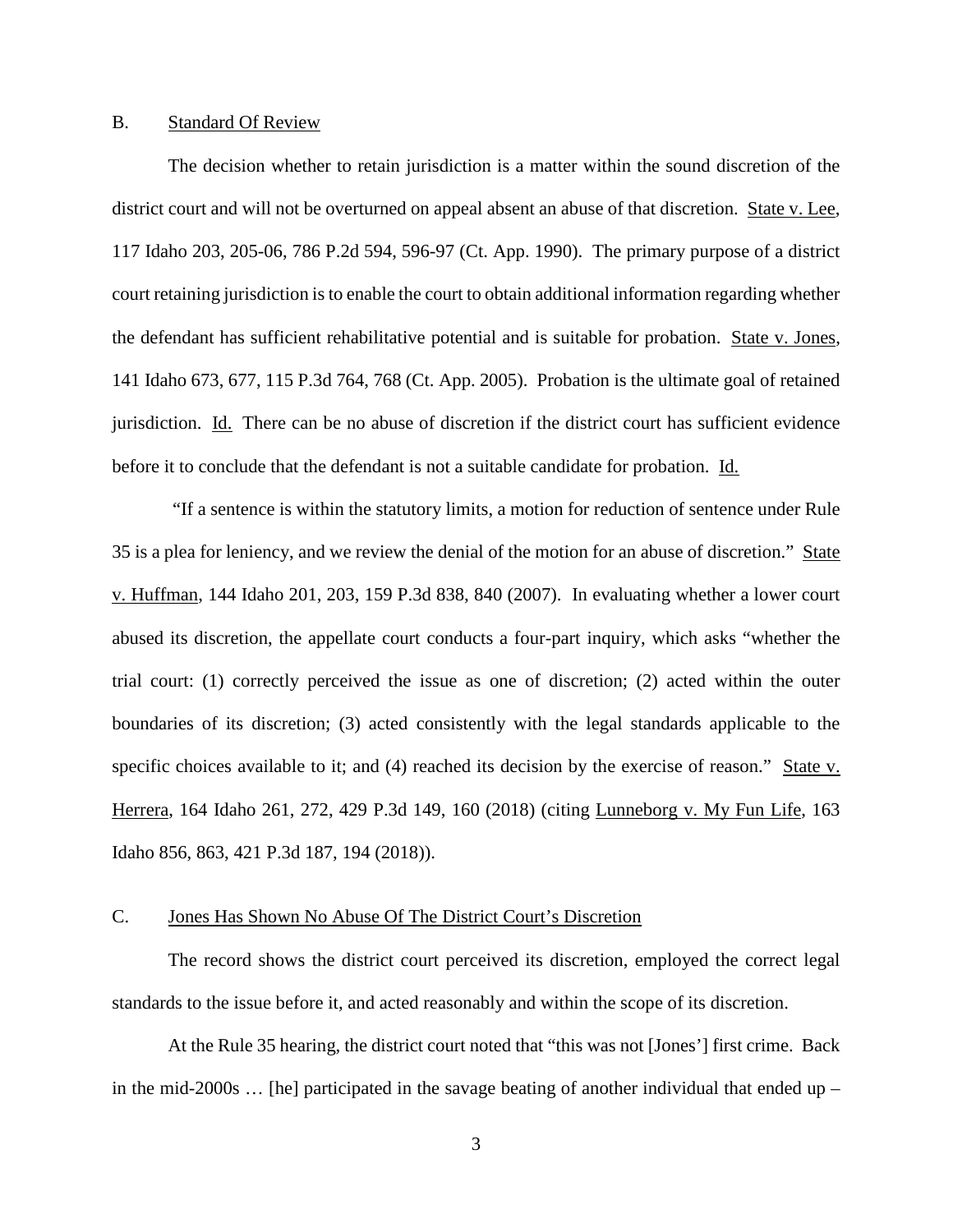and he served a period of time in prison for that." (Tr., p. 11, Ls. 2-6.) The district court stated that Jones "got out, appears to have been again engaging in drug activity to the point where he was arrested with a trafficking amount of methamphetamine and was pled down to simply possession, and, therefore, did not have a mandatory minimum sentence." (Tr., p. 11, Ls. 7-12.) The district court stated that "he got leniency at that point in time, and [the sentencing judge], in his discretion, imposed a rider." (Tr., p. 11, Ls. 12-14.) The district court stated that Jones "came out of the rider program having previously been incarcerated, having previously been, you know, familiar with the Department of Corrections, and didn't take the opportunity to change his behavior but, instead, started using methamphetamine again, quit going to programming, and was discharged from probation," and "on those facts alone" the district court's decision "was appropriate at the time." (Tr., p. 11, Ls. 15-24.) The district court noted that "prior to his arrest in 2018, having once been in prison, engaged in – participated apparently in working with somebody inside the prison to introduce controlled substance," which caused the district court "to think for one more reason that Mr. Jones was not entitled to leniency." (Tr., p. 11, L. 25 – p. 12, L. 7.) The district court stated that the "principal goal, of course, is protecting the public, and given Mr. Jones' criminal history, [the district court] would be remised to not take a hard look at the appropriate remedy for that," and "given the fact that he's had a period of incarceration, he's had a chance at a rider and almost immediately failed probation, and pretty seriously failed it, [the district court did not] think that would be protecting the public." (Tr., p. 12, Ls. 10-19.) The district court determined that Jones "had chances at rehabilitation here, including a prior period of incarceration, a prior rider, and the opportunities offered on probation do not seem to have been successful, so [the district court did not] see that the goal of rehabilitation would be served by a second rider in this case." (Tr., p. 12, L.  $20 - p$ . 13, L. 1.)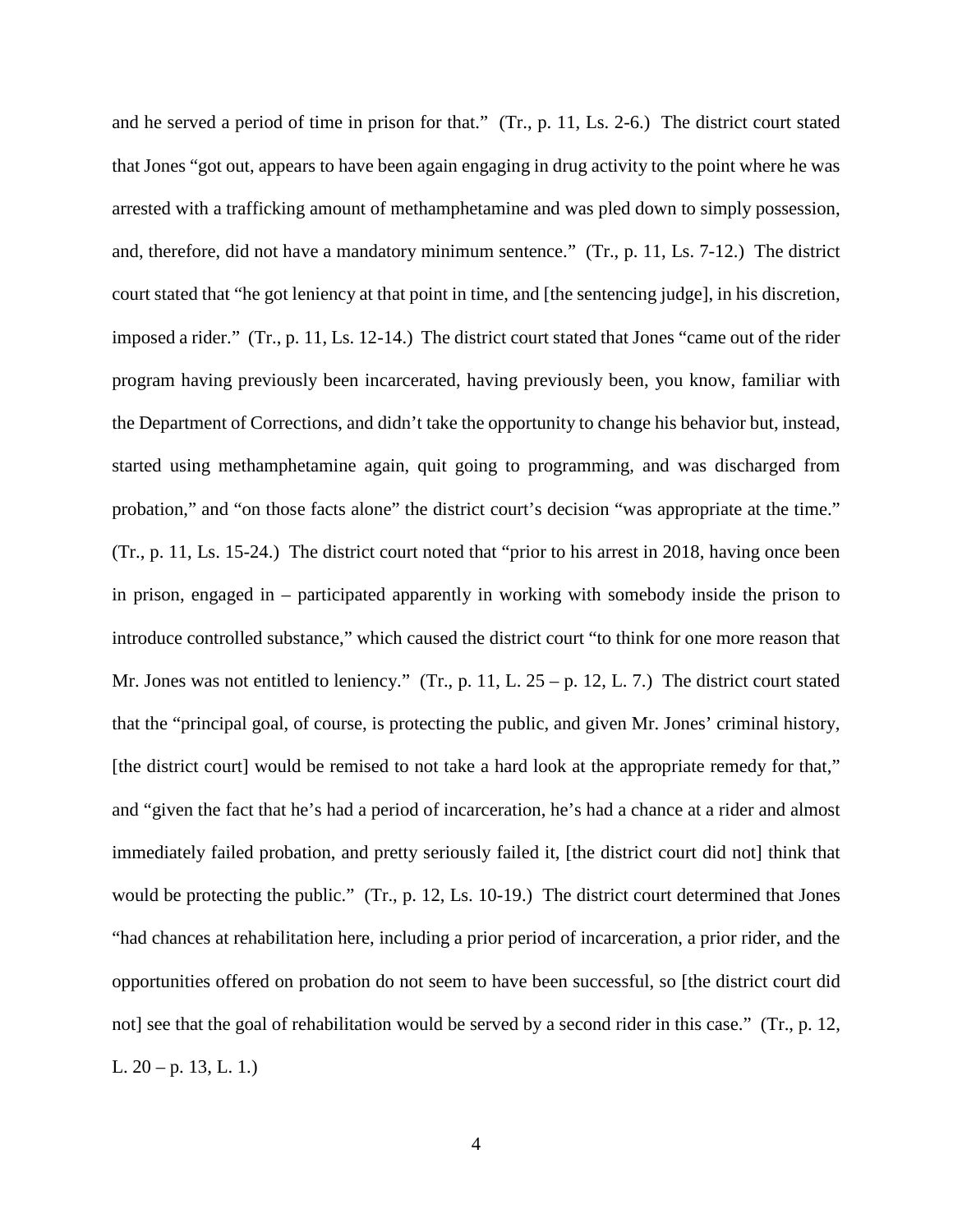On appeal, Jones argues that "although he was named in the IDOC investigation, there was never any proof of wrongdoing on his part," and that information about that investigation "supported a reduction in his sentence to a rider." (Appellant's brief, pp. 3-6.) Jones' argument does not show an abuse of discretion. The thirty-two page investigation from IDOC may not have resulted in criminal charges, but it clearly implicates Jones in a drug smuggling scheme. (PSI, pp. 267-298.) Jones was involved in the transfer and packaging of the narcotics, and spoke over the phone with an inmate regarding details of the drug exchanges. (PSI, pp. 267-298.) Specifically, the investigation concluded Jones was "involved in the transfer and packaging of the narcotics later recovered." (PSI, p. 267.) Others involved in the smuggling operation were recorded describing Jones' involvement. (PSI, pp. 270-71.) Jones also incriminated himself in other recorded calls. (PSI, pp. 273-86.) The lack of charges or a conviction did not make the district court's reliance on the information of the investigation error. State v. Wheeler, 129 Idaho 735, 739, 932 P.2d 363, 367 (Ct. App. 1997) ("In sentencing a defendant, the court may consider hearsay evidence, evidence of previously dismissed charges against the defendant, or evidence of charges which have not yet been proved, so long as the defendant has the opportunity to object to, or rebut, evidence of his alleged misconduct.")

In addition, the other factors considered by the district court show the sentence to be reasonable. Jones' LSI score is thirty-two, placing him in the high risk category to reoffend. (PSI, p. 182.) His extensive criminal history consists of numerous felony convictions, and opportunities on probation and retained jurisdiction. (PSI, pp. 172-174.) Following his release from retained jurisdiction, Jones quickly violated probation by using methamphetamine, and later absconded supervision.  $(R., pp. 66-68.)$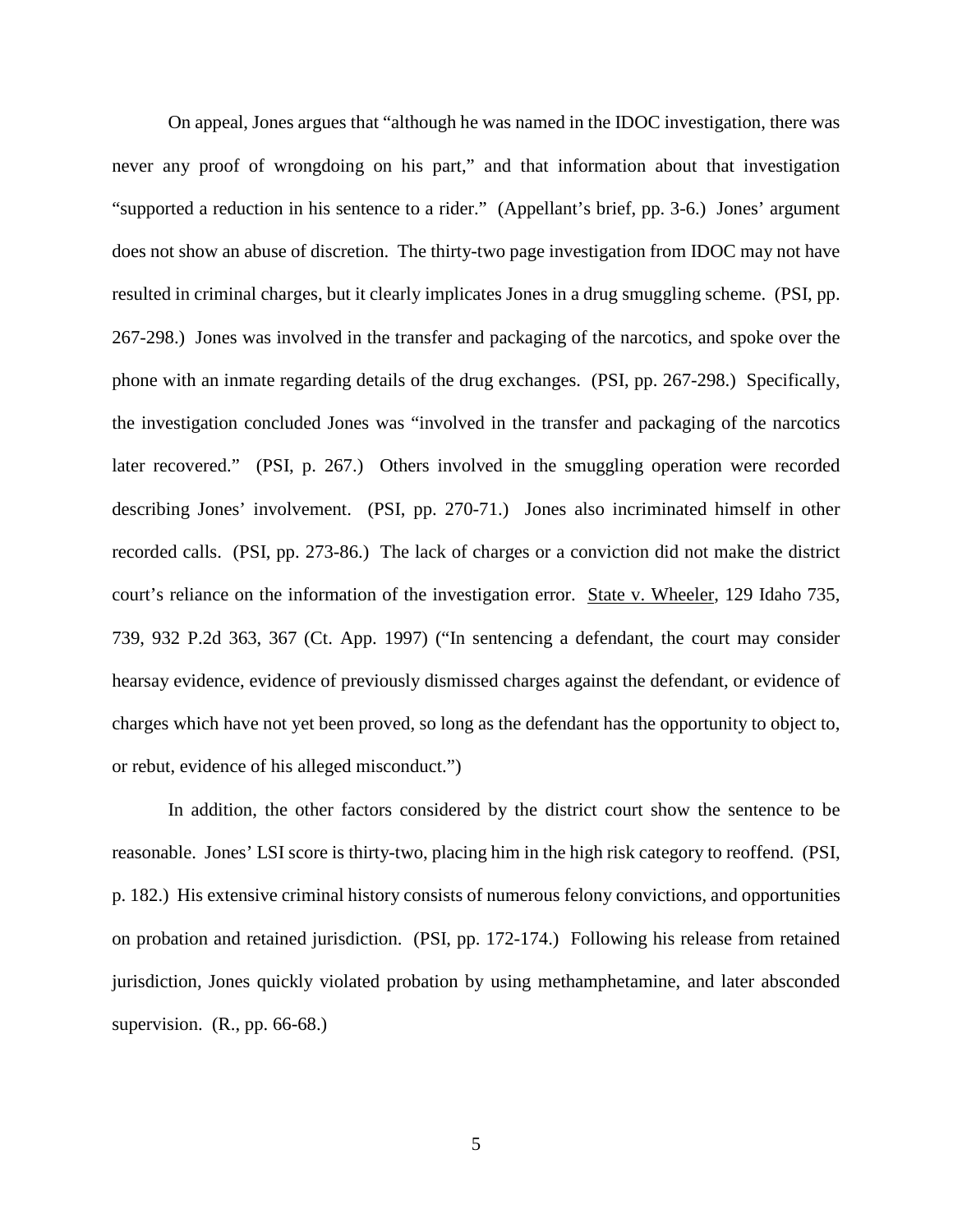Jones' inability to reform his criminal behavior following a period of retained jurisdiction shows that he is not deterred by, or amenable to alternative treatment. Jones quickly failed on probation, showing that retained jurisdiction is an ineffective form of rehabilitation for Jones. His extensive criminal history and LSI score shows that he's a risk to the community, and execution of the underlying sentence is a reasonable punishment for the instant offense. The district court's decision to deny Jones' Rule 35 motion is reasonable, and any lesser disposition would depreciate the seriousness of Jones' criminal conduct. Jones has failed to show that the district court abused its discretion by denying his Rule 35 motion.

#### **CONCLUSION**

The state respectfully requests this Court to affirm the judgment of the district court. DATED this 27th day of May, 2021.

> /s/ Kenneth K. Jorgensen\_\_\_\_ KENNETH K. JORGENSEN Deputy Attorney General

 ZACHARI S. HALLETT Paralegal